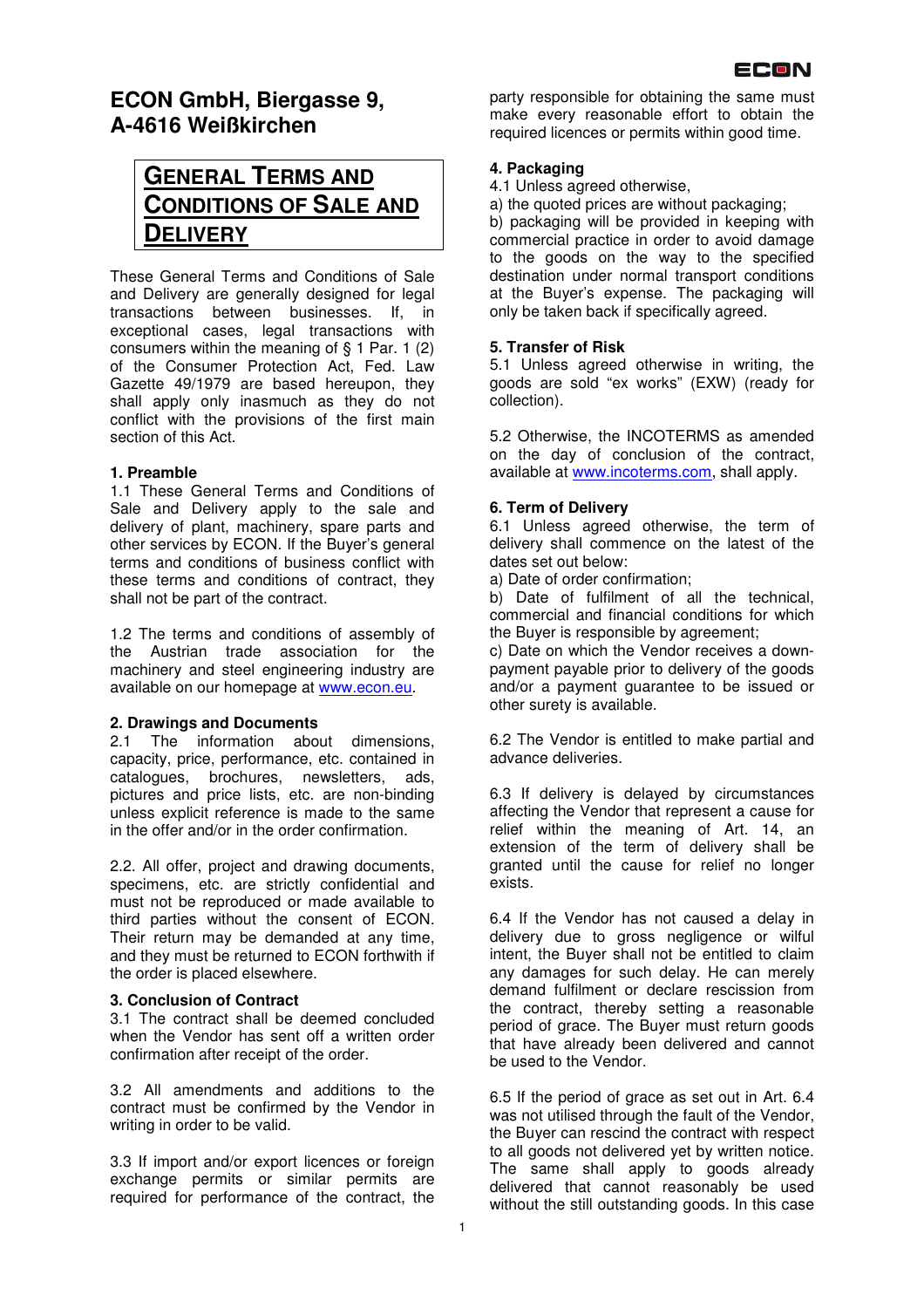

the Buyer shall be entitled to a refund of payments made for the goods not delivered yet or for the goods that cannot be used. Moreover the Buyer shall, if the delay in delivery was caused by gross negligence or wilful intent on the part of the Vendor, be entitled to reimbursement of justified expenditures that he had to incur up to the rescission of contract and which can no longer be used. The Buyer must return goods that have already been delivered and cannot be used to the Vendor.

6.6 If the Buyer fails to accept the goods ready for delivery at the contractually agreed place or at the contractually agreed time, the Vendor shall be entitled – after setting a period of grace – to rescind the contract and to claim the damages incurred to him as a result.

In the case of delayed acceptance by the Buyer, the Vendor can have the goods stored at the Buyer's expense and risk. Even if the goods are accepted with delay, the Vendor shall be entitled to reimbursement of the damages caused by the delay.

6.7 Claims by the Buyer against the Vendor on the grounds of delay other than those set out in Art. 6 shall be excluded.

#### **7. Acceptance Inspection**

7.1 If the Buyer wishes an acceptance inspection, this must be agreed with the Vendor explicitly and in writing on conclusion of the contract. Unless agreed otherwise, the acceptance inspection shall be conducted at the place of manufacture or at a place to be specified by the Vendor during the Vendor's business hours.

Thereby the general practice of the relevant industry shall decisive for the acceptance inspection. The Vendor must notify the Buyer of the acceptance inspection within good time, so that he can be present during the inspection or be represented by an authorised representative. If the object of delivery turns out to be in breach of contract in the acceptance inspection, the sell must have any defects remedied forthwith and produce the contractual condition of the object of delivery. The Buyer may only demand a repeated inspection in the case of major defects. A record of acceptance must be drawn up at the end of the acceptance inspection.

If the Buyer or his authorised representative fails to attend the acceptance inspection despite being duly notified by the Vendor, the acceptance inspection shall only be signed by the Vendor. The Vendor must in any case forward a copy of the acceptance record, the accuracy of which the Buyer cannot dispute

even if it could not be signed by him or his authorised representative due to absence.

Unless agreed otherwise, the Buyer shall bear the costs of the acceptance inspection performed.

#### **8. Price**

8.1 Unless agreed otherwise, the agreed prices shall apply ex Vendor's works without loading.

8.2 The prices are based on the Vendor's costs of acquisition and production at the time of the prices being quoted. Should these costs rise by the time of delivery for reasons beyond the Vendor's control, it is agreed that the Vendor shall have a price adjustment right to make a price adjustment as he reasonably sees fit.

#### **9. Payment**

9.1 Payments shall be made in accordance with the terms of payment agreed in the invoice. If no terms of payment were agreed, the following shall apply:

1/3 of the price is payable immediately on receipt of the order confirmation,

1/3 after half the term of delivery, and

1/3 on delivery.

Regardless thereof, the sales tax according to the invoice must in any case be paid not later than 30 days after invoicing.

9.2 The Buyer shall not be entitled to retain payments on the grounds of warranty claims or other counterclaims not accepted by the Vendor, unless they are claims that have already been accepted or legally ascertained.

9.3 If the Buyer is in default with an agreed payment or other performance, the Buyer may either insist upon fulfilment of the contract and a) postpone the fulfilment of his own obligations until the outstanding payment has been made or other performance has been fulfilled,

b) claim a reasonable extension of the term of delivery,

c) demand payment of the entire purchase price still outstanding,

d) unless there is a cause for relief within the meaning of Art. 14 on the part of the Buyer, charge interest at a rate of 8% higher than the relevant base interest rate of the Austrian National Bank as of the due date, or/and declare rescission from the contract without stating reasons after granting a reasonable period of grace.

9.4 The Buyer must in every case indemnify the Vendor for all default damages.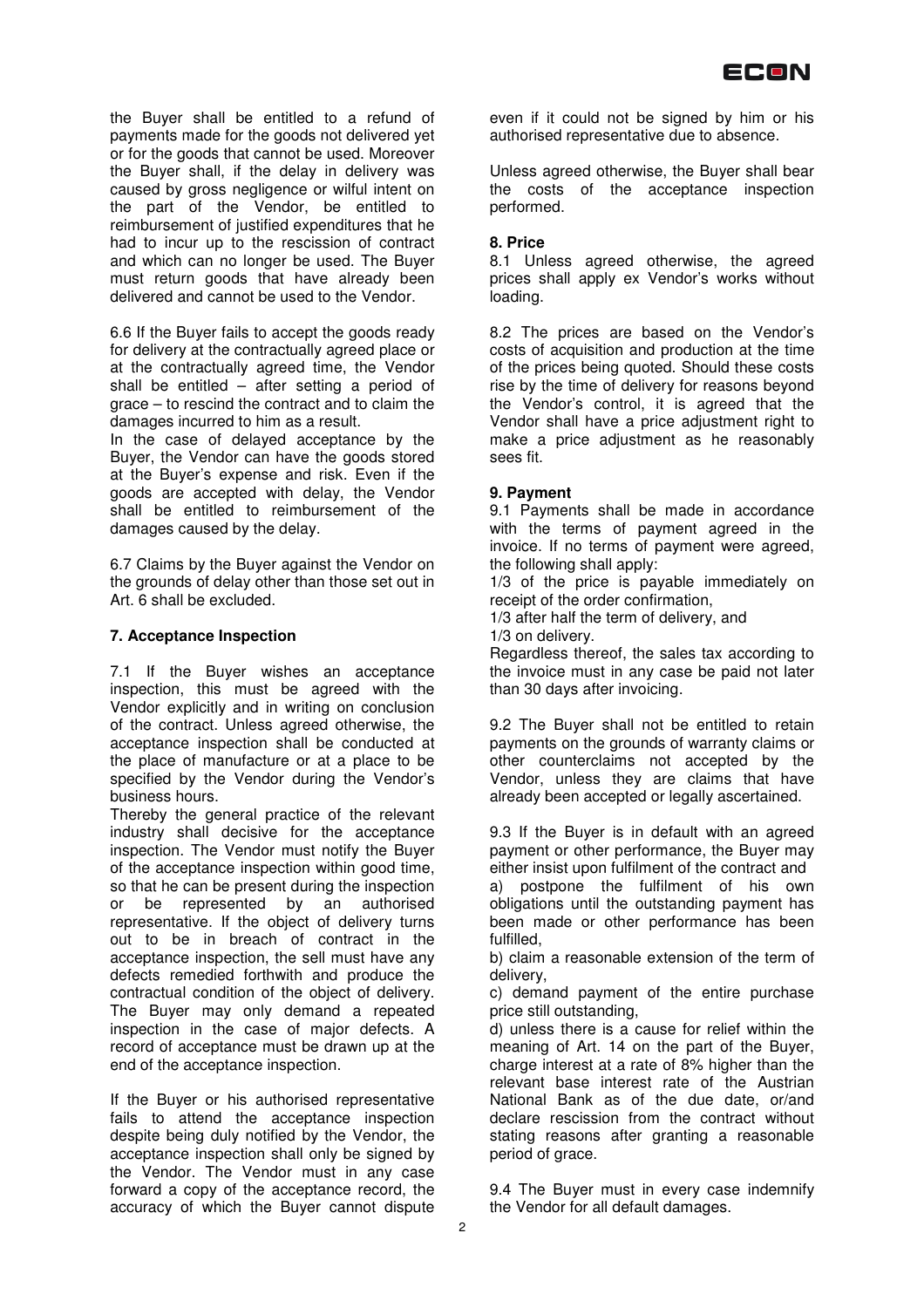9.5 If the Vendor rescinds the contract, the Buyer must return the goods already delivered to the Vendor at the Vendor's demand. The Vendor must be paid a reasonable fee for use, as well as any loss in value of the goods that has occurred, as well as any justified expenditures that the Vendor had to make in connection with performance of the contract. With regard to goods not delivered yet, the Vendor shall be entitled to make the finished or partly processed parts available to the Buyer and to demand the respective portion of the purchase price for the same.

#### **10. Vendor's Lien**

10.1 The Vendor shall have a lien on the purchase object until full payment by the Buyer. The Vendor shall be entitled to make his lien visible on the object of delivery. The Buyer must fulfil the necessary formal regulations to safeguard the Vendor's lien. In the case of attachment or other recourse, the Buyer shall be obliged to make the Vendor's lien known and to notify the Vendor forthwith. Resale of the goods is not permitted until full payment has been made.

#### **11. Warranty**

11.1 The statutory warranty regulations shall apply with the following modifications:

11.2 The warranty obligation shall only apply if the defects are asserted in court within a period of one year as of handover to the Buyer.

11.3 The Buyer shall only be entitled to claim a defect if he notifies the Vendor of the defect in writing forthwith. The conjecture rule set out in § 924 ABGB [Austrian Civil Code] is excluded. The Vendor thus informed must, if the defects have to be remedied by the Vendor in accordance with the provisions of this Article, at his own discretion:

a) remedy the defective goods on the spot;

b) have the defective goods or defective parts returned to him for remediation;

c) replace the defective parts;

d) replace the defective goods.

11.4 If the Vendor has the defective goods or parts returned to him for remediation or replacement, the Buyer shall – unless agreed otherwise – bear the costs and risk of transportation. The remedied or replaced goods or parts shall – unless agreed otherwise – be returned to the Buyer at the Vendor's costs and risk.

11.5 The defective goods or parts replaced in accordance with this Article shall be at the Vendor's disposal.

11.6 Any unauthorised modifications to the machinery by the Buyer shall result in all the Buyer's rights regarding promises by the Vendor with respect to condition as well as warranty obligations being forfeited, unless ECON has consented to a modification in writing prior to its implementation.

11.7 The Vendor's warranty obligation shall only apply to defects that occur if the specified operating conditions are observed and during normal use. In particular, it shall not apply to defects due to:

improper assembly by the Buyer or his agents, poor maintenance, improper repairs, and normal wear.

11.8 With regard to those parts of the goods that the Vendor acquired from the subsuppliers specified by the Buyer, the Vendor shall only be liable within the scope of the warranty claims to which he himself is entitled vis-à-vis the sub-suppliers. If the delivered goods were manufactured by the Vendor on the basis of design specifications, drawings or models by the Buyer, the Vendor's liability shall not include the accuracy and completeness of the design, but merely the fact that the goods were manufactured in accordance with the Buyer's specifications. In these cases the Buyer must indemnify and hold the Vendor harmless for any infringement of property rights. The Vendor shall not accept any warranty when accepting repair orders or modifications or alterations to old or third-party goods and when delivering used goods.

11.9 As of the beginning of the warranty period, the Vendor shall not accept any further liability than defined in this Article.

#### **12. Liability**

12.1 It is explicitly agreed that liability for defect damages is excluded unless the damages were caused by gross negligence or wilful intent on the part of the Vendor. The Vendor shall not pay any damages for personal injury, damage to property that is not the object of the contract, other damages and loss of profit, unless the facts of the individual case show that the Vendor has acted with gross negligence or wilful intent. Reversal of the burden of proof as set out in § 1298 ABGB is excluded.

12.2 The purchase object only affords the level of safety that can be expected on the basis of<br>authorisation regulations, operating authorisation regulations, instructions, Vendor's regulations for handling of the purchase object  $-$  in particular with regard to any stipulated inspections – and other information provided. The professional